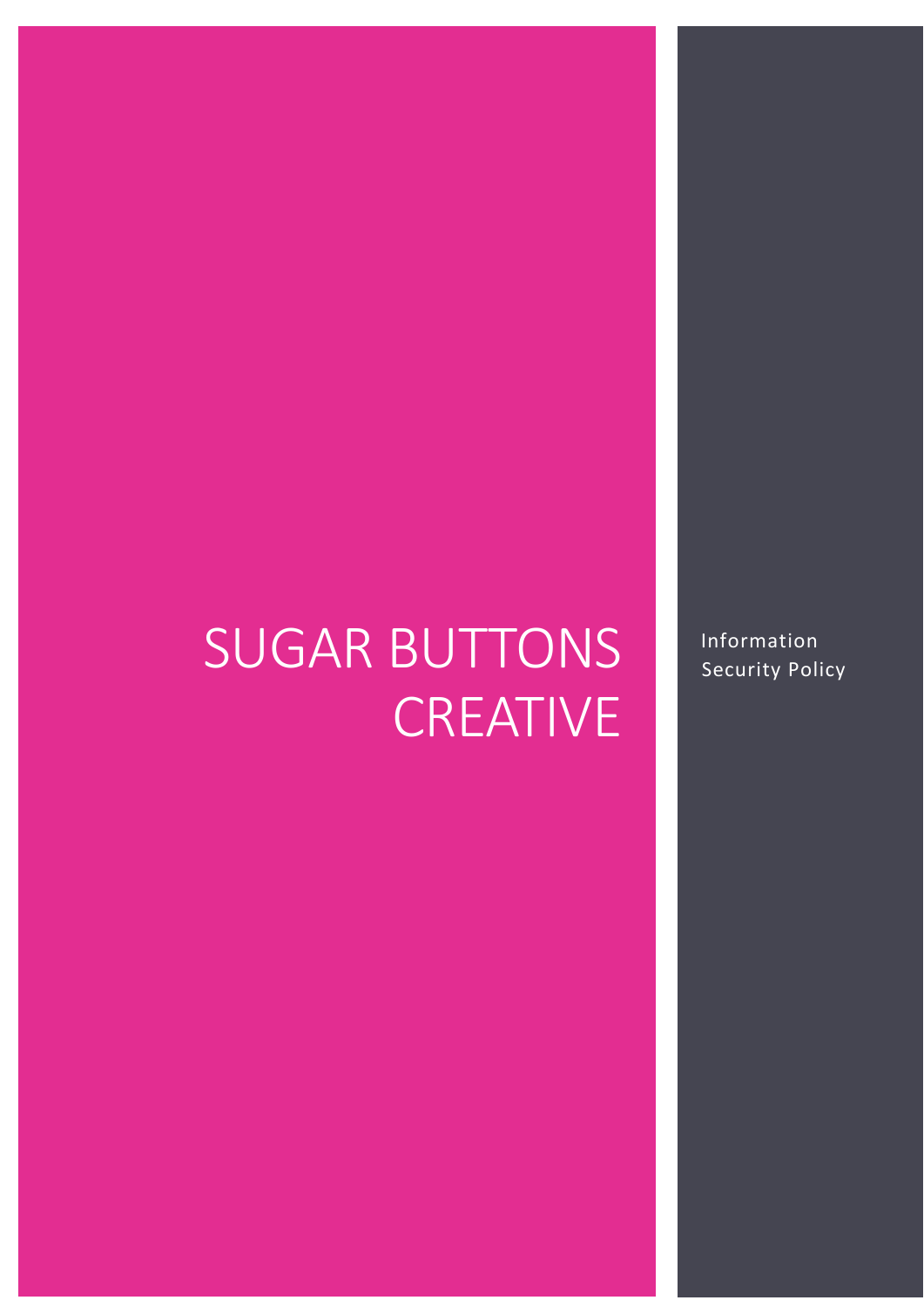# **INFORMATION SECURITY POLICY**

#### Table of Contents:  $\mathbf{1}$

| 1. |       |                                                                          |  |
|----|-------|--------------------------------------------------------------------------|--|
| 2. |       |                                                                          |  |
| 3. |       |                                                                          |  |
| 4. |       |                                                                          |  |
| 5. |       |                                                                          |  |
|    | 5.1   | Responsibilities of every user of Sugar Buttons Creative IT resources  6 |  |
|    | 5.1.1 |                                                                          |  |
|    | 5.1.2 |                                                                          |  |
|    | 5.2   |                                                                          |  |
|    | 5.2.1 |                                                                          |  |
|    | 5.2.2 |                                                                          |  |
|    | 5.3   |                                                                          |  |
|    | 5.3.1 |                                                                          |  |
|    | 5.3.2 |                                                                          |  |
|    | 5.3.3 |                                                                          |  |
|    | 5.3.4 |                                                                          |  |
|    | 5.3.5 |                                                                          |  |
|    | 5.4   |                                                                          |  |
|    | 5.4.1 |                                                                          |  |
| 6. |       |                                                                          |  |
|    | 6.1   |                                                                          |  |
|    | 6.1.1 |                                                                          |  |
|    | 6.1.2 |                                                                          |  |
|    | 6.1.3 |                                                                          |  |
|    | 6.1.4 |                                                                          |  |
|    | 6.2   |                                                                          |  |
|    | 6.2.1 |                                                                          |  |
|    | 6.2.2 |                                                                          |  |
|    | 6.2.3 |                                                                          |  |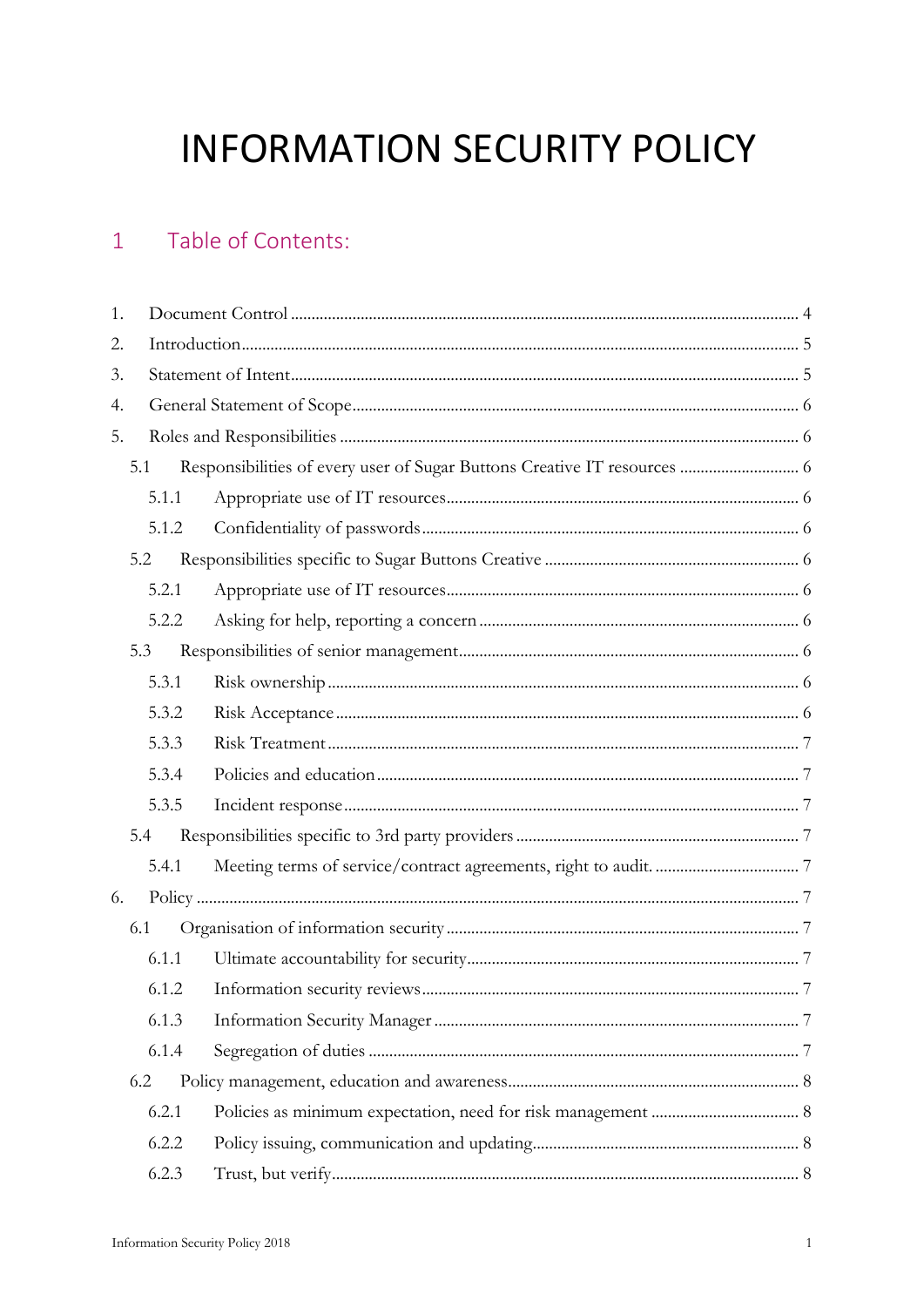|      | 6.2.4  |                                                                           |  |
|------|--------|---------------------------------------------------------------------------|--|
| 6.3  |        |                                                                           |  |
| 6.4  |        |                                                                           |  |
|      | 6.4.1  |                                                                           |  |
|      | 6.4.2  |                                                                           |  |
|      | 6.4.3  | Safe storage, use and disposal of electronic media and surplus hardware 9 |  |
|      | 6.4.4  |                                                                           |  |
|      | 6.4.5  |                                                                           |  |
| 6.5  |        | Security by design, secure architecture, acquisition and development  10  |  |
|      | 6.5.1  | Governance on approved technology and security design principles 10       |  |
|      | 6.5.2  |                                                                           |  |
|      | 6.5.3  |                                                                           |  |
|      | 6.5.4  |                                                                           |  |
|      | 6.5.5  |                                                                           |  |
|      | 6.5.6  |                                                                           |  |
|      | 6.5.7  |                                                                           |  |
| 6.6  |        |                                                                           |  |
|      | 6.6.1  |                                                                           |  |
|      | 6.6.2  |                                                                           |  |
|      | 6.6.3  |                                                                           |  |
|      | 6.6.4  |                                                                           |  |
|      | 6.6.5  |                                                                           |  |
| 6.7  |        |                                                                           |  |
|      | 6.7.1  |                                                                           |  |
|      | 6.7.2  |                                                                           |  |
|      | 6.7.3  |                                                                           |  |
| 6.8  |        |                                                                           |  |
|      | 6.8.1  |                                                                           |  |
|      | 6.8.2  |                                                                           |  |
| 6.9  |        |                                                                           |  |
|      | 6.9.1  |                                                                           |  |
|      | 6.9.2  |                                                                           |  |
| 6.10 |        |                                                                           |  |
|      | 6.10.1 |                                                                           |  |
|      | 6.10.2 |                                                                           |  |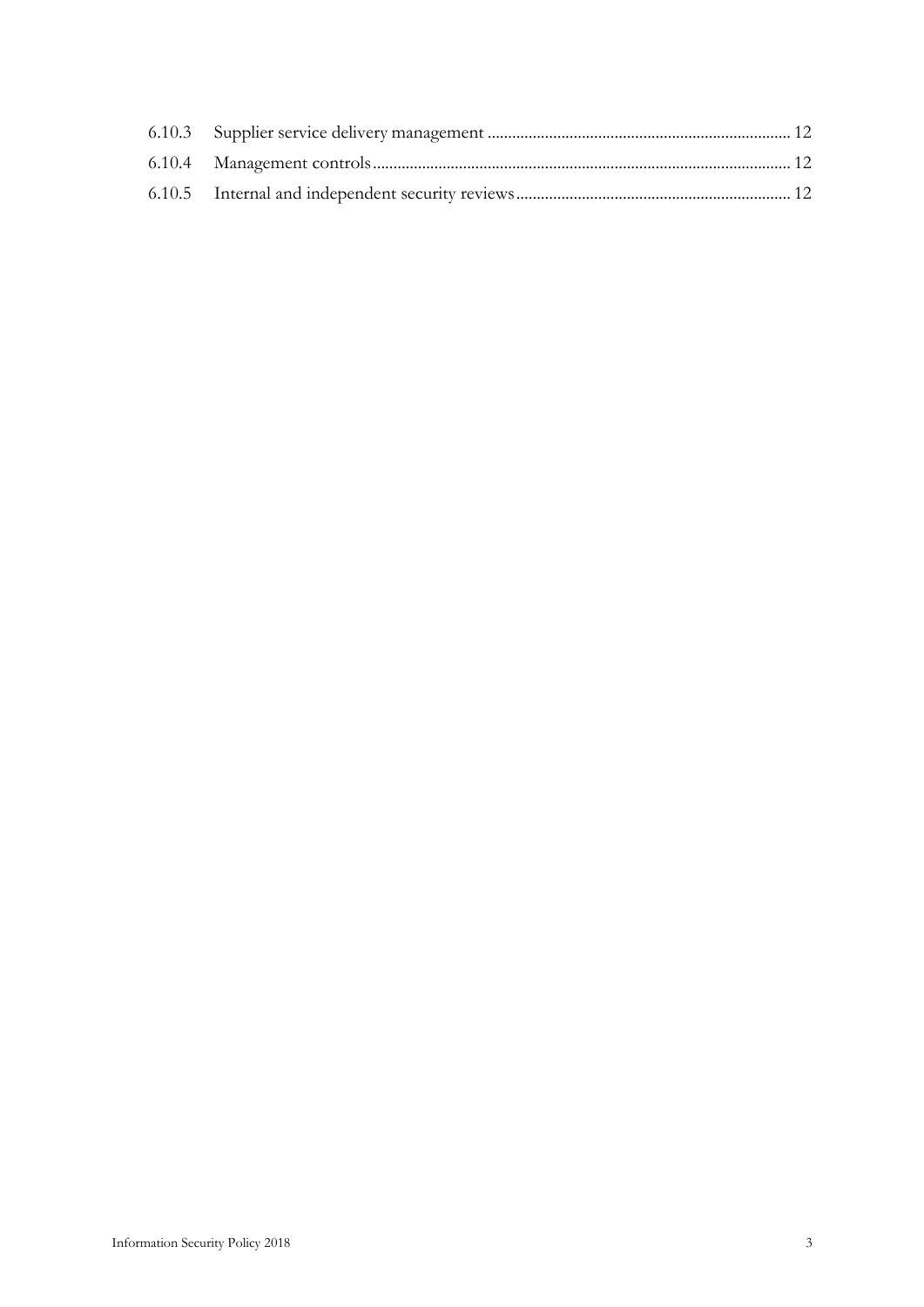# <span id="page-4-0"></span>1. Document Control

| <b>Document owner</b>   | Imogen Davison, Director, Sugar Buttons Creative |
|-------------------------|--------------------------------------------------|
| <b>Prepared by</b>      | <b>Glow Virtual Assistants</b>                   |
| <b>Reviewed by</b>      | Imogen Davison, Director, Sugar Buttons Creative |
| <b>Approved by</b>      | Imogen Davison, Director, Sugar Buttons Creative |
| <b>Approved on</b>      | $1st$ May 2018                                   |
| <b>Next review date</b> | $1st$ April 2019                                 |
| Reference               | ISP 001                                          |
| <b>Version</b>          | 1.0                                              |
| <b>Classification</b>   | Public                                           |

| <b>Distribution list</b> |                          |
|--------------------------|--------------------------|
| Imogen Davison           | To approve and authorise |

| <b>Communication</b> | The Information Security Policy is published on public facing<br>websites. |
|----------------------|----------------------------------------------------------------------------|
|                      |                                                                            |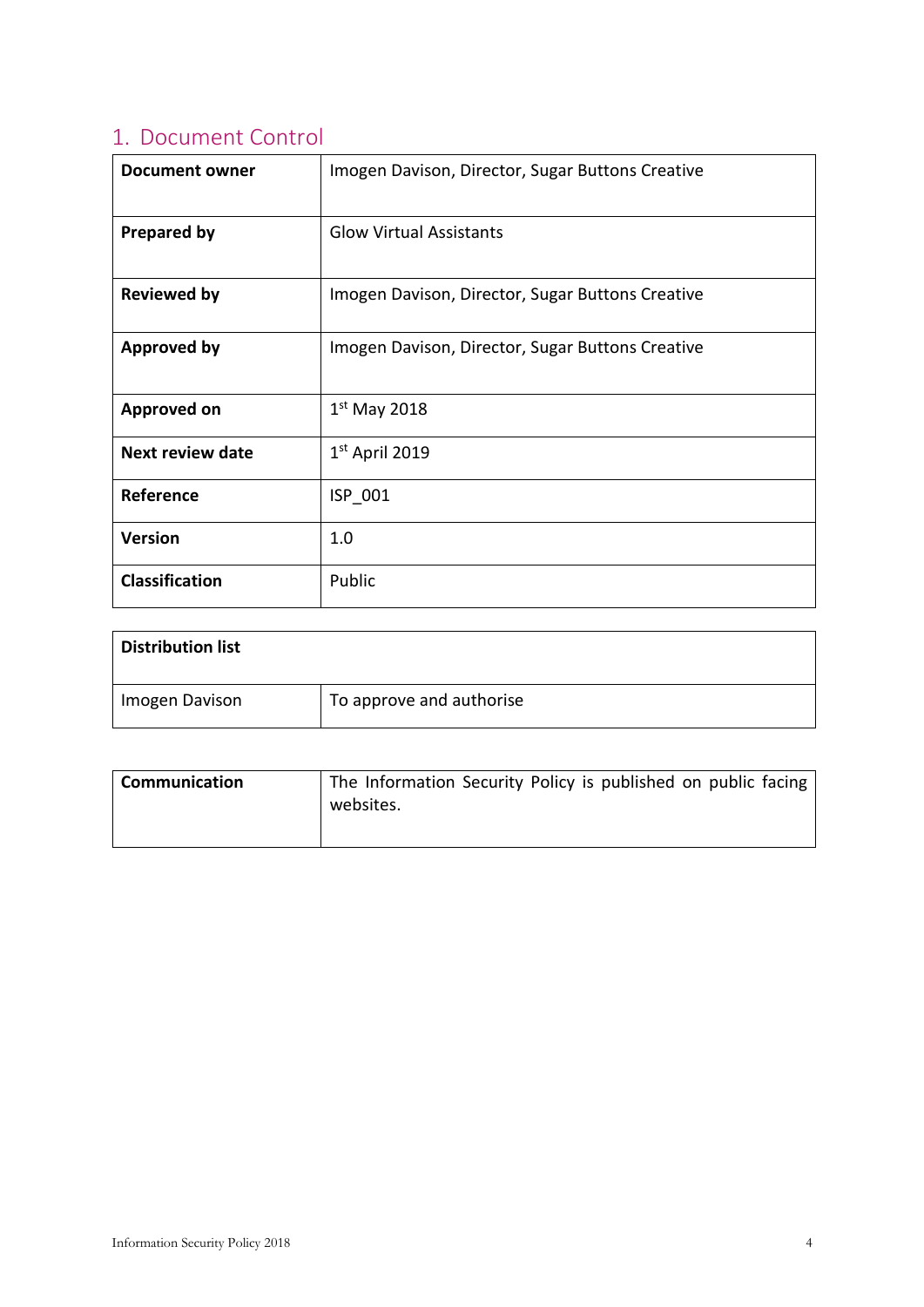# <span id="page-5-0"></span>2. Introduction

Sugar Buttons Creative is registered with the Information Commissioners Office (ICO).

Sugar Buttons Creative has an ethical, legal and professional duty to ensure the information he holds conforms to the principles of confidentiality, integrity and availability. In other words, the information Sugar Buttons Creative is responsible for is safeguarded where necessary against inappropriate disclosure, is accurate, timely and attributable, and is available to those who should be able to access it.

This Information Security Policy outlines Sugar Buttons Creatives approach to information security management. It provides the guiding principles and responsibilities necessary to safeguard the security of data and information systems.

Sugar Buttons Creative considers information to be a strategic asset that is essential to his core business and objectives. He has a responsibility to manage effectively the risks around protecting the confidentiality, integrity and availability of data and in complying with all statutory, regulatory and legal requirements.

Sugar Buttons Creative recognises the General Data Protection Regulation (GDPR) and will endeavour to ensure that all personal data is stored and processed in compliance with this regulation from 25 May 2018, the date the regulation comes into force.

# <span id="page-5-1"></span>3. Statement of Intent

The main purpose of this Policy is to describe the minimum level of protection that Sugar Buttons Creative expects of all Sugar Buttons Creative information systems to mitigate the risks associated with the theft, loss, misuse, damage or abuse of these systems.

A secondary but very relevant purpose of this Policy is to ensure that all users understand their responsibilities for protecting the confidentiality and integrity of the data that they handle, including making users aware of relevant legislation.

The overarching objectives set out in the Policy are:

- To support the business objectives in a flexible and effective way
- To maintain adequate regulatory compliance
- To protect Sugar Buttons Creative information assets
- To maintain business continuity

The policy of Sugar Buttons Creative is to protect information systems from unauthorised access, use, disclosure, destruction, modification, disruption or distribution.

Sugar Buttons Creative will ensure business, legal, regulatory requirements and contractual information security obligations are met.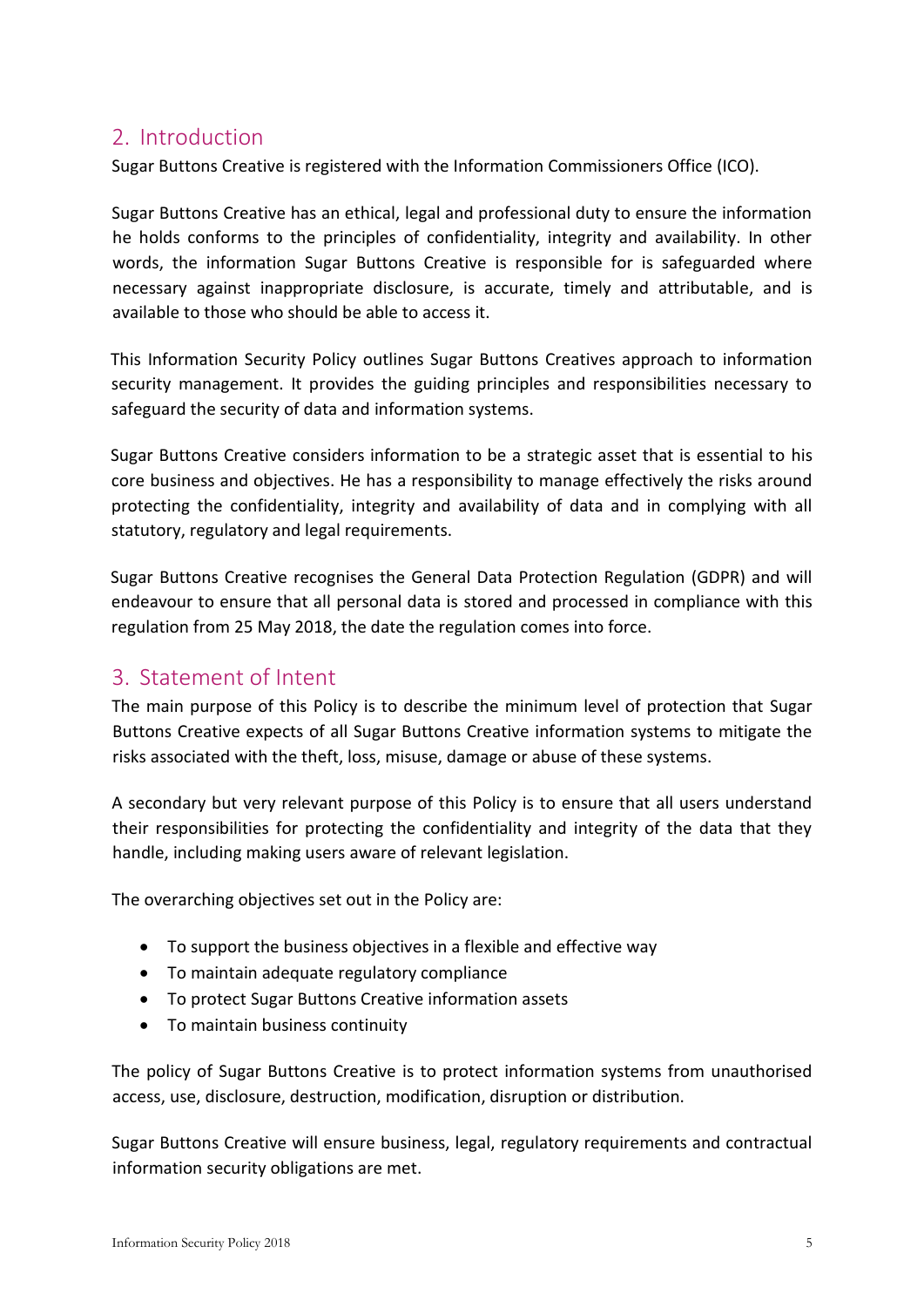Information security management system will be monitored regularly with reporting of the status and effectiveness at all levels.

## <span id="page-6-0"></span>4. General Statement of Scope

This Policy is applicable and will be communicated to all relevant client 3<sup>rd</sup> parties who interact with information held by Sugar Buttons Creative and the information systems used to store and process it.

This Policy applies to Sugar Buttons Creative.

## <span id="page-6-1"></span>5. Roles and Responsibilities

#### <span id="page-6-2"></span>5.1Responsibilities of every user of Sugar Buttons Creative IT resources

#### <span id="page-6-3"></span>5.1.1 Appropriate use of IT resources

Sugar Buttons Creative and any other authorised users of Sugar Buttons Creative IT resources are expected to meet the acceptable usage policies and related terms and conditions of the services provided by Sugar Buttons Creative and by any 3rd party on our behalf under licensing agreements.

#### <span id="page-6-4"></span>5.1.2 Confidentiality of passwords

Users must manage passwords with care and processes should be in place to ensure confidentiality from the initial creation, storage in applications, communication and day to day usage.

#### <span id="page-6-5"></span>5.2Responsibilities specific to Sugar Buttons Creative

#### <span id="page-6-6"></span>5.2.1 Appropriate use of IT resources

Sugar Buttons Creative and any third parties authorised to use Sugar Buttons Creative systems are accountable for understanding and following Sugar Buttons Creative information security policies, as well as promoting safe practices within their teams and monitor compliance.

#### <span id="page-6-7"></span>5.2.2 Asking for help, reporting a concern

Sugar Buttons Creative and authorised third parties are responsible for asking for assistance when in doubt about how to proceed or interpret a policy and also to report any concern or suspect activity encountered.

#### <span id="page-6-8"></span>5.3Responsibilities of senior management

#### <span id="page-6-9"></span>5.3.1 Risk ownership

Sugar Buttons Creative owns the overall risk management process, and the prioritisation and acceptance of risks.

#### <span id="page-6-10"></span>5.3.2 Risk Acceptance

Sugar Buttons Creative has the accountability for taking a stance on risks ensuring the business operates in line with his expectations and within regulation.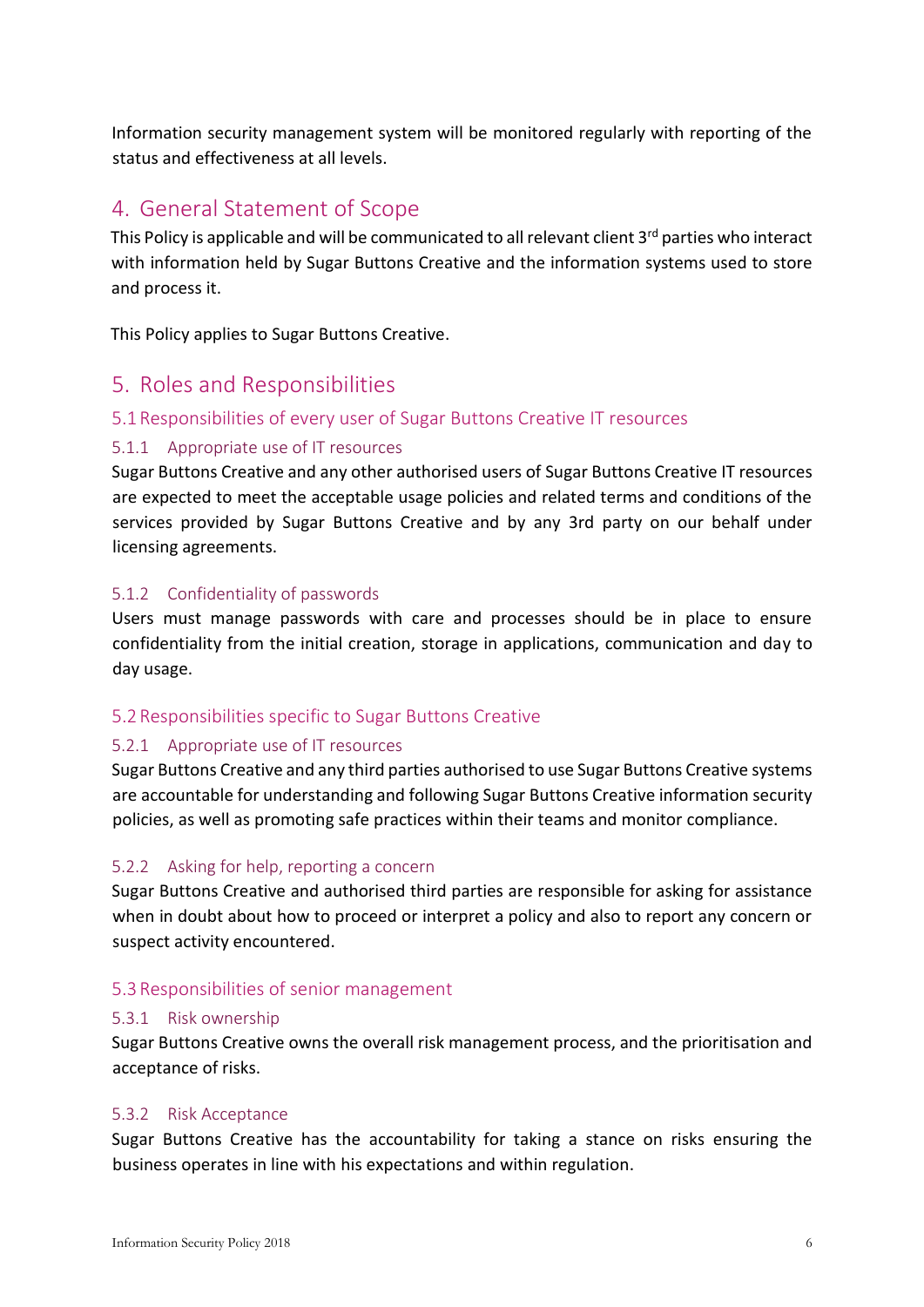#### <span id="page-7-0"></span>5.3.3 Risk Treatment

Sugar Buttons Creative will identify and mitigate risks taking advice from other sources in assessing and managing risk. Ultimately, the responsibility for risk lies with Sugar Buttons Creative.

#### <span id="page-7-1"></span>5.3.4 Policies and education

Sugar Buttons Creative is responsible for communicating acceptable levels of risk and mitigation practices to any authorised 3rd parties via policy, standards and awareness programs.

#### <span id="page-7-2"></span>5.3.5 Incident response

Sugar Buttons Creative is responsible for effectively responding to significant information security related incidents.

#### <span id="page-7-3"></span>5.4Responsibilities specific to 3rd party providers

#### <span id="page-7-4"></span>5.4.1 Meeting terms of service/contract agreements, right to audit.

3rd party shall adhere to the IT acceptable usage policy as well as any other requirements specified in the service contract.

#### <span id="page-7-5"></span>6. Policy

#### <span id="page-7-6"></span>6.1Organisation of information security

#### <span id="page-7-7"></span>6.1.1 Ultimate accountability for security

Sugar Buttons Creative has the ultimate accountability for implementing information security in his businesses.

#### <span id="page-7-8"></span>6.1.2 Information security reviews

A regular review of information security shall be established and led by Sugar Buttons Creative. The review will be completed annually.

Sugar Buttons Creative will review and discuss information security issues regularly, including delivering policy and awareness training / updates as required.

#### <span id="page-7-9"></span>6.1.3 Information Security Manager

It is not currently appropriate for Sugar Buttons Creative to have the role of Information Security Manager due to the small scale of the business.

#### <span id="page-7-10"></span>6.1.4 Segregation of duties

Conflicting duties and areas of responsibility are unlikely to arise given the current scope and scale of Sugar Buttons Creative. However, it is recognised by Sugar Buttons Creative that segregation of duties is good business practice to reduce opportunities for unauthorized or unintentional modification or misuse of the business assets.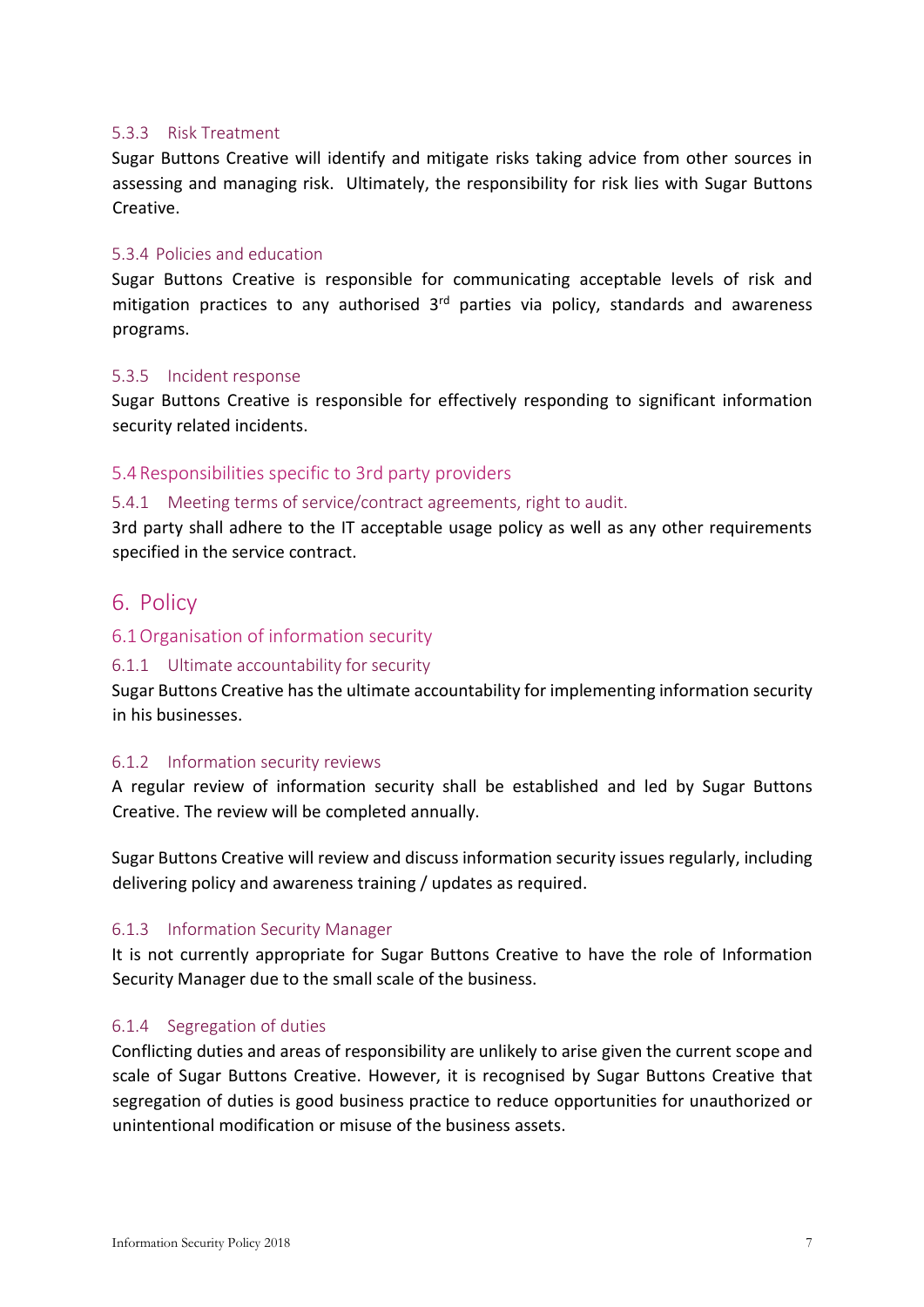#### <span id="page-8-0"></span>6.2 Policy management, education and awareness

#### <span id="page-8-1"></span>6.2.1 Policies as minimum expectation, need for risk management

Managing risks is an essential part of the business activity at all levels of management. The information security policies are the minimum expectation to address information security risks according to well established practice.

Sugar Buttons Creative should assess the business, legal, contractual and corporate social responsibility risks and requirements in each relevant jurisdiction to decide on the need for additional controls or exceptions and be able to justify and be accountable for these decisions.

#### <span id="page-8-2"></span>6.2.2 Policy issuing, communication and updating

Policies and procedures for information security and data protection will be maintained, approved by management, published and communicated to relevant authorised external parties. These Policies should be reviewed and updated at least annually.

#### <span id="page-8-3"></span>6.2.3 Trust, but verify

The Policy statements are necessary but not sufficient on their own. Sugar Buttons Creative should demonstrate the application of the controls and best practice.

#### <span id="page-8-4"></span>6.2.4 Awareness and education on policies and procedures

Sugar Buttons Creative should ensure external authorised parties working with Sugar Buttons Creative systems and data are formally aware of and educated on the policies and procedures they must be compliant with. This is a fundamental step to establishing any individual's accountability.

#### <span id="page-8-5"></span>6.3Human Resource Security

Sugar Buttons Creative does not currently have any employees.

#### <span id="page-8-6"></span>6.4Data / assets management

#### <span id="page-8-7"></span>6.4.1 Data classification

Sugar Buttons Creative must identify the data being used for fulfilling tasks and adopt processes appropriate to protect the information according to its risk. It should be assumed that all information is critical.

#### <span id="page-8-8"></span>6.4.2 Retention of information

Sugar Buttons Creative will have processes in place to safely dispose of information as required by law or, within legal compliance, when it is no longer necessary to retain.

Data stored by Sugar Buttons Creative electronically, is stored on local laptops, or stored with 3<sup>rd</sup> party software providers. When electronic data is required to be deleted, this is completed locally from laptops ensuring that all relevant data is removed or is completed via the  $3^{rd}$  party software following their standard deletion routines.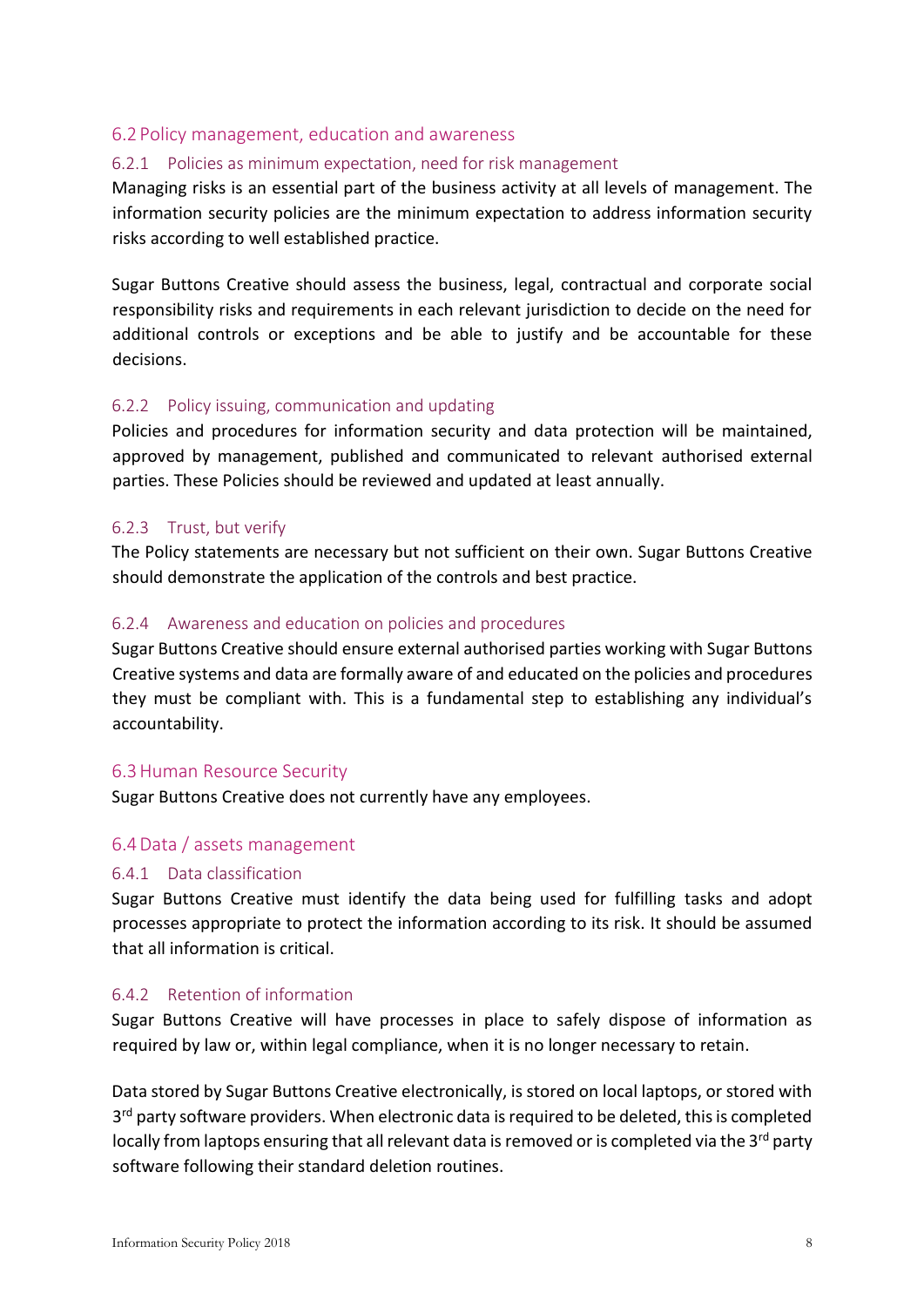Generally, retention periods are defined by Sugar Buttons Creative and by the clients of Sugar Buttons Creative, but always in accordance with the relevant regulation.

Hard copies of data stored by Sugar Buttons Creative may be retained and stored in a locked filing cabinet within a locked office.

#### <span id="page-9-0"></span>6.4.3 Safe storage, use and disposal of electronic media and surplus hardware

Sugar Buttons Creative has the responsibility to securely store and dispose of media and hardware using best practice, such as:

Storage, use:

- Devices to be password protected.
- Individual files to be password protected.
- Devices to be stored securely when not in use, out of direct sight of windows etc.
- Operating system to be kept updated with manufacturer recommended updates.
- Only manufacturer approved and recommended software updates to be applied.
- Operating system firewall to be turned on.
- Anti-virus protection to be installed.
- Regular sweeps for virus and malware to be conducted.

Disposal:

- Device to be reset to factory settings to eliminate all traces of data.
- Where possible, hard drive to be removed for destruction.

Sugar Buttons Creative recognises the environmental impacts of the disposal of media and hardware and would employ best practice at the time of disposal to limit the impact. Arrangements need to be dealt with on a case by case basis.

#### <span id="page-9-1"></span>6.4.4 Use of removable media

Sugar Buttons Creative accepts that in certain circumstances the use of removable media is necessary. Where this use is defined as being required, the media device should be rest to factory settings before and after use (to remove all traces of previous / current data). The use of encryption will be considered on a case by case basis. The removable media is to be securely stored.

#### <span id="page-9-2"></span>6.4.5 Physical security, controlled areas

Sugar Buttons Creative is responsible for ensuring the security of it's hardware, systems and media, protecting them against intentional or accidental physical damage.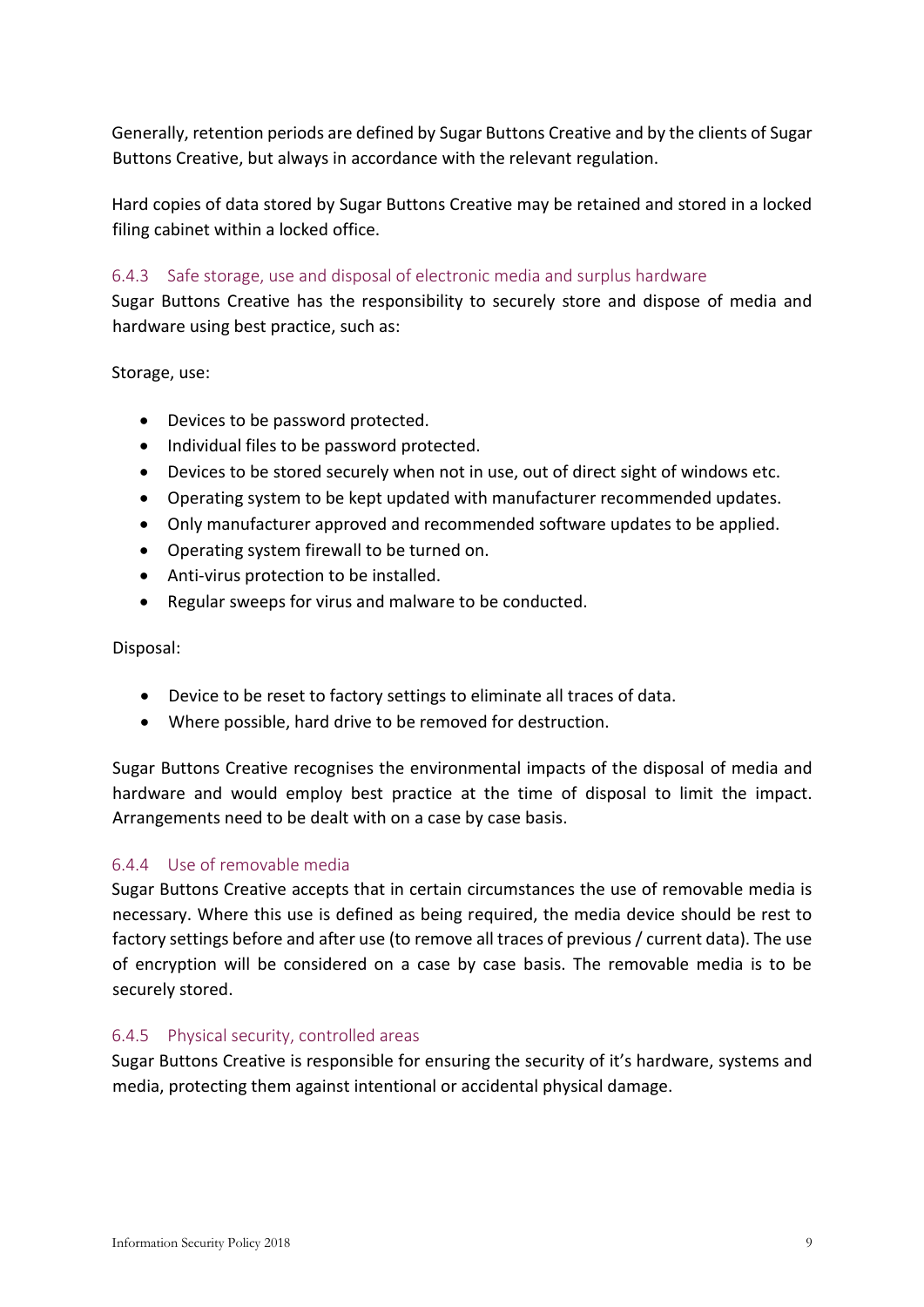#### <span id="page-10-0"></span>6.5 Security by design, secure architecture, acquisition and development

#### <span id="page-10-1"></span>6.5.1 Governance on approved technology and security design principles

Should the use of new technology be required in a specific project or assignment, generally Sugar Buttons Creative will determine if the suggested approach and technologies are acceptable.

#### <span id="page-10-2"></span>6.5.2 Information security in new projects

Information security shall be considered for any new project which falls outside of the standard processing techniques or systems.

#### <span id="page-10-3"></span>6.5.3 Separation of Environments

Due to the nature of the current Sugar Buttons Creative business model, system environments, for example test and production, are not required.

#### <span id="page-10-4"></span>6.5.4 Protection from malware

As referred to in 6.4.3 the default approach is that all Sugar Buttons Creative hardware should have detection, prevention and recovery controls to protect against malware combined with appropriate user awareness. Exceptions need to be formally approved on a case by case basis by Sugar Buttons Creative.

#### <span id="page-10-5"></span>6.5.5 Minimum security features in systems

Systems should be developed/acquired and configured with the security features necessary to enable enforcement of the following:

- Authorised users can only access data and functionality for which they are authorised.
- Accountability for usage is maintained via appropriate audit trails.

#### <span id="page-10-6"></span>6.5.6 Installation of software, patching

As referred to in 6.4.3 manufacturer approved / recommended software updates should be kept current. To facilitate this, 'updates' should always be set to auto-update.

#### <span id="page-10-7"></span>6.5.7 Testing of security

Whilst Sugar Buttons Creative has no formal security testing procedure, periodically testing of security may be undertaken as part of the regular business as usual.

#### <span id="page-10-8"></span>6.6 Technical and operational security

#### <span id="page-10-9"></span>6.6.1 Control requirements for remote and mobile access / working

Due to the nature and scale of Sugar Buttons Creative there are no additional control requirements for remote access.

With regards to mobile access and working, Sugar Buttons Creative will be aware of surroundings and take any appropriate measures to ensure security, including but not limited to, the physical security of the hardware and data.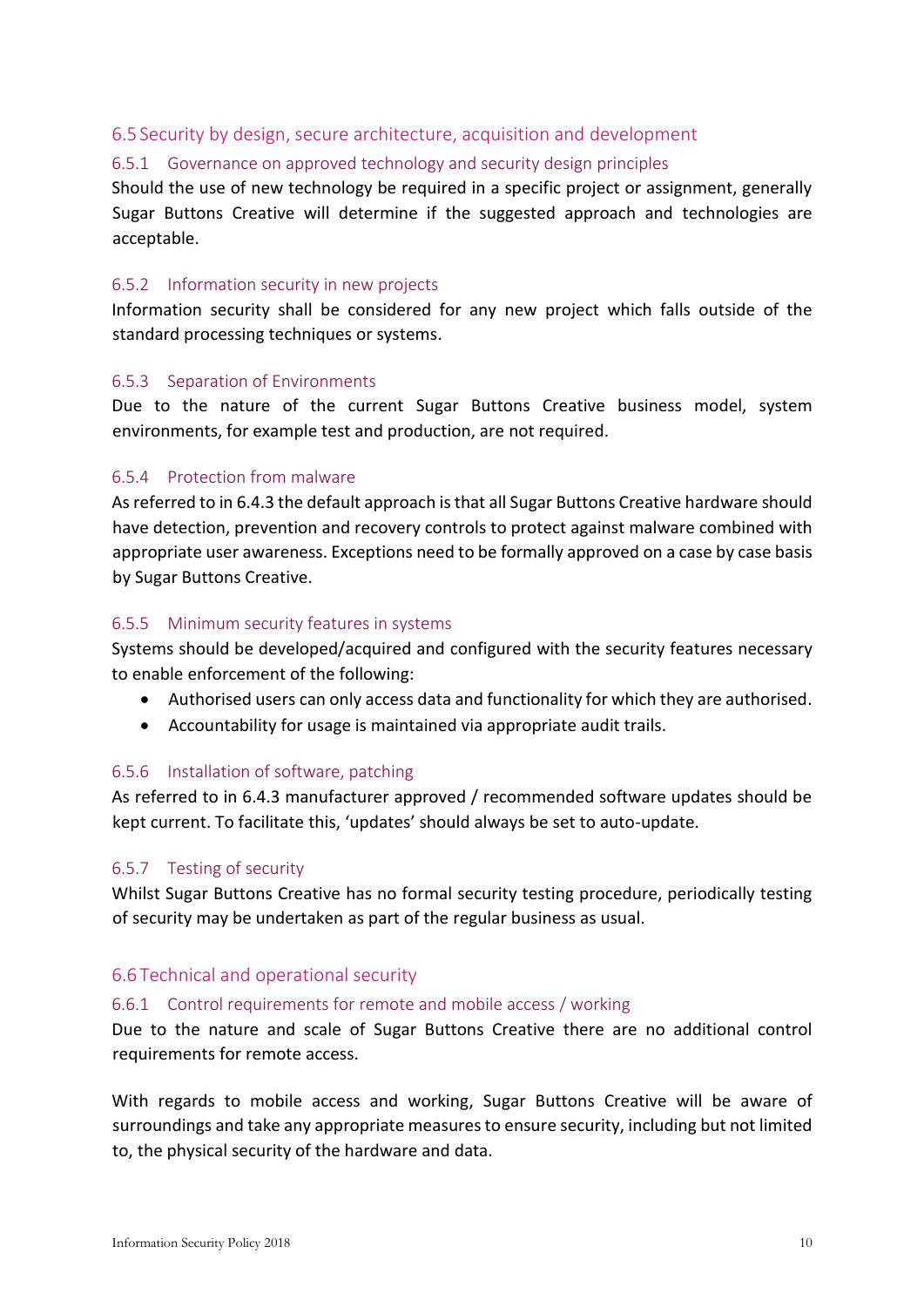#### <span id="page-11-0"></span>6.6.2 Encryption of data

Sugar Buttons Creative does not currently regularly encrypt data unless it is required for specific projects. Data is generally transferred electronically through known channels / systems. Where there are exceptions to this, the circumstances and need for encryption will be determined on a case by case basis.

#### <span id="page-11-1"></span>6.6.3 Logging and auditing

As such, Sugar Buttons Creative does not actively log or audit systems use due to the nature of the business model as previously described. Therefore, only manufacturer, software or 3rd party logging is completed. For example, website hosting provided by third parties maintains an audit of changes to pages and content.

#### <span id="page-11-2"></span>6.6.4 Physical and environmental security

As previously described in this Policy, it is the responsibility of Sugar Buttons Creative to provide physical and environmental security for devices, hardware and hard copies of data. Exceptions to this are considered on a case by case basis.

#### <span id="page-11-3"></span>6.6.5 Data backup and restore procedures

Currently, third party storage providers are used by Sugar Buttons Creative for the storage of some client data. 3rd party systems maintain their own backups.

System backups and restore procedures are not performed explicitly by Sugar Buttons Creative, rather, these are inherent in the operating systems and software employed by the business.

#### <span id="page-11-4"></span>6.7 Access management

#### <span id="page-11-5"></span>6.7.1 Due diligence before granting access

Access to systems and information, including setting up permanent network connectivity solutions, will be granted to third parties/service providers only after a due diligence assessment has been performed and after the employment or service contracts, including confidentiality and accountability clauses has been agreed in writing.

#### <span id="page-11-6"></span>6.7.2 User accountability for security

All third parties using Sugar Buttons Creative systems are accountable for understanding and following Sugar Buttons Creative security policies, in particular on how to protect their accounts and passwords from misuse.

#### <span id="page-11-7"></span>6.7.3 Privileged access to systems

All privileged/administrator activity (e.g., providing access to data, maintenance, and support) will be traceable to the individuals through the  $3<sup>rd</sup>$  party software / system providers routines.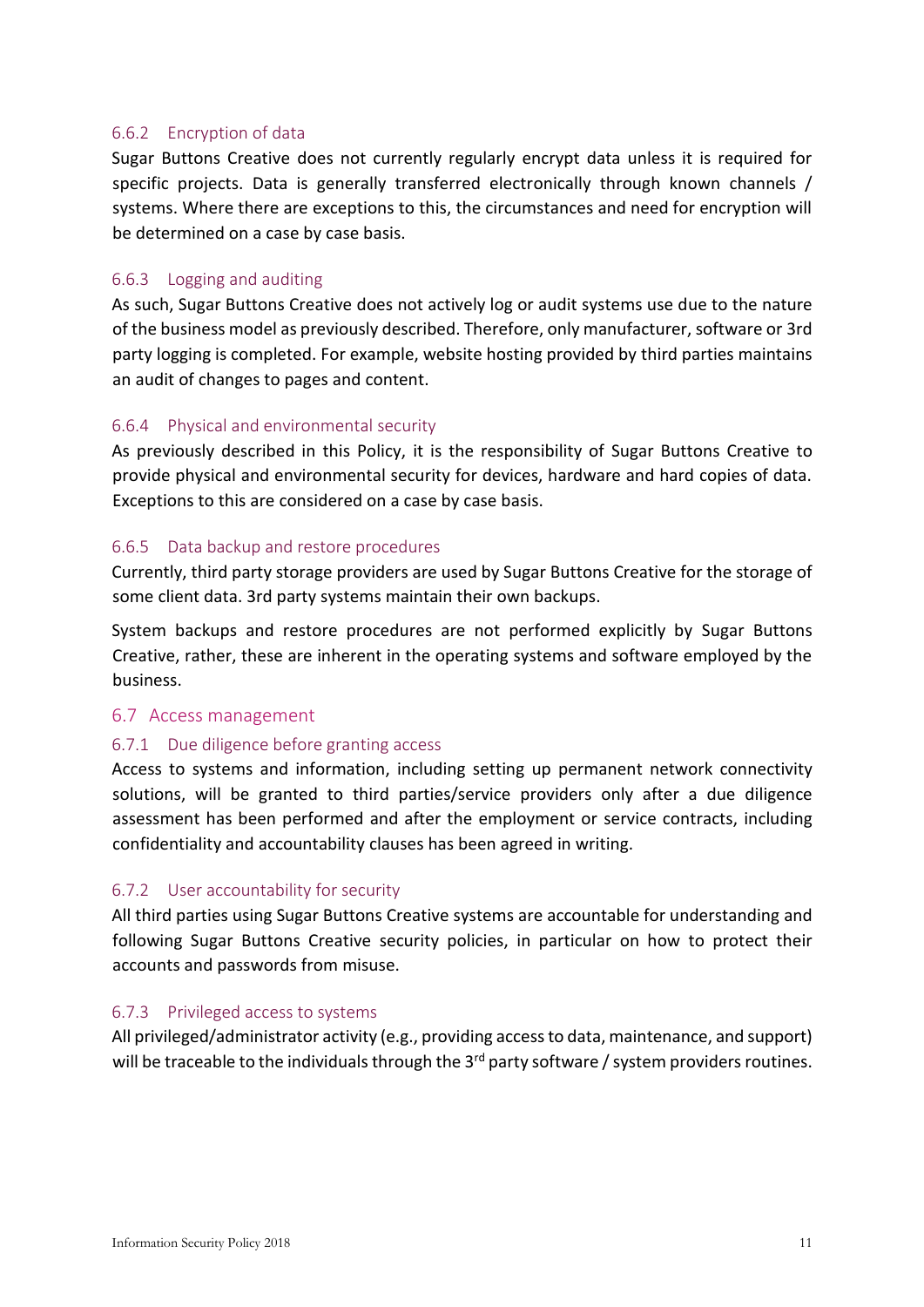#### <span id="page-12-0"></span>6.8 Incident management

#### <span id="page-12-1"></span>6.8.1 Incident response

Sugar Buttons Creative incident management will be maintained by Sugar Buttons Creative. The incident response will be determined on a case by case basis.

#### <span id="page-12-2"></span>6.8.2 Contact with authorities

Appropriate contacts with relevant authorities and external parties shall be maintained. In case of an incident, contacts will be nominated who are authorised to liaise with authorities and external parties.

#### <span id="page-12-3"></span>6.9 Continuity management

#### <span id="page-12-4"></span>6.9.1 Secure operations in contingency

People, assets and information services need to be protected in a disaster situation. Should such situations arise, each will be treated on a case by case basis.

#### <span id="page-12-5"></span>6.9.2 Business management responsibility for security

Sugar Buttons Creative is responsible for security and, where appropriate, the availability of systems/data.

#### <span id="page-12-6"></span>6.10 Compliance, validation and certification

#### <span id="page-12-7"></span>6.10.1 Compliance with the law

Sugar Buttons Creative are accountable for operating within the law, and it is their responsibility to be aware of legal and contractual requirements and implement the controls within their remits to comply.

#### <span id="page-12-8"></span>6.10.2 Information security in contracts with 3rd parties

Sugar Buttons Creative contracts with 3rd parties, including contracts with Sugar Buttons Creative clients, will contain appropriate security and regulatory or contractual obligations. Where Sugar Buttons Creative has no powers to set or amend the contractual wording of 3<sup>rd</sup> party providers, the appropriateness of each contract will be considered on a case by case basis.

#### <span id="page-12-9"></span>6.10.3 Supplier service delivery management

Sugar Buttons Creative assume responsibility for monitoring and reviewing supplier service delivery where this is appropriate.

#### <span id="page-12-10"></span>6.10.4 Management controls

When appropriate, Sugar Buttons Creative should review the compliance of information processing and procedures against this security policy.

#### <span id="page-12-11"></span>6.10.5 Internal and independent security reviews

Internal security reviews may be undertaken at the instruction of Sugar Buttons Creative. Independent security reviews are considered unlikely to be required given the current Sugar